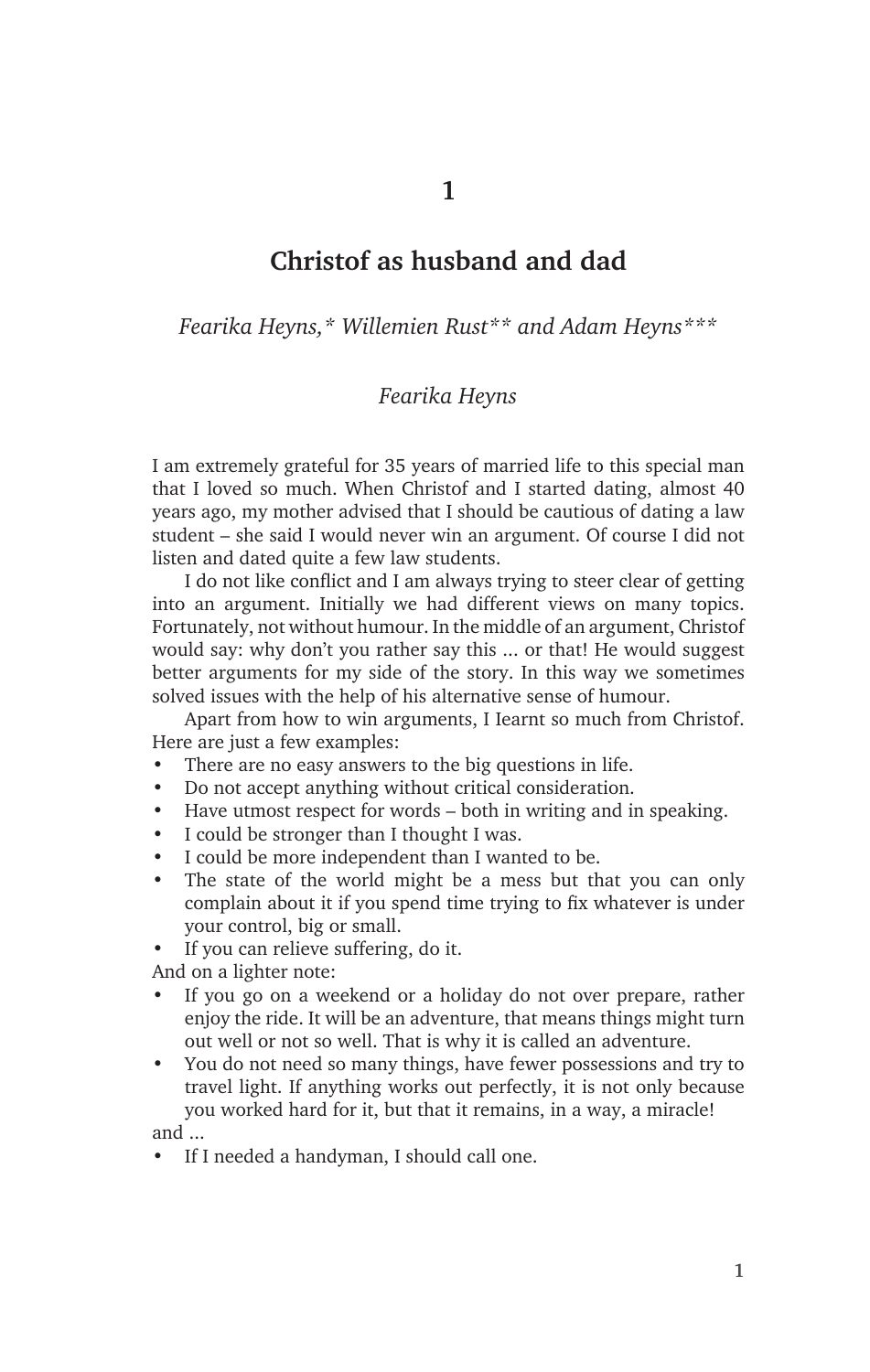Lastly I want to thank him for opening up the world for us. My best memories are of our family living abroad – in the USA, in Germany, driving to Prague in a City Golf with three kids in car seats in the back – almost always against all odds. Later going to Oxford and Geneva and him always planning how to bring the whole family on the next trip. We used to get messages like: 'Pack your bags, we're moving to Oxford!'

My children are the first in our circle of friends to lose a parent and it is a huge adjustment for all of us. We are all lost. The children were Christof's greatest passion, Willemien, Adam, Renée, our child number four: Arné Rust, Willemien's husband, and more recently little Isak Hendrik Rust, our first grandchild.

If things were going well with all of them he was as happy as could be and could face any challenge. He believed so much in each of them. He was such a great dad, his expectation was never for the children to be exceptionally successful or educated but just for them to be happy in the choices they make in life.

Our grandson with whom he shares a middle name, brought new joy. He was invested in this little boy with the same admiration and love he had for our own children, he even changed a few diapers during lockdown! Christof always had beautiful dreams of the future and could not wait for Isak to be old enough so that they could walk to the UP experimental farm, gather pine cones and then go home and make a fire with them.

People did not always understand that I could function well when Christof was away for as long as he was. Early on in our relationship I realised that to keep him was to let him go – that I had to grant him space to try to make the world a better place. But we had a strong connection that reached over continents. It was not necessary to call each other every day or to send hundreds of messages. If something would go wrong on this side, he would leave everything to come home. The longer we were married, the more we were in sync with each other and agreed on most issues especially during difficult times.

We were very excited about the future, about the places that we wanted to visit and about the things we planned to do at our home in Stilbaai. The mouth of the Goukou River was his happy place. He spent the best times in this little coastal town, paddling, braaing, reading, walking, cycling and playing music with the family band over the December holidays. This was the only time in the year that he really switched off from work for two or three weeks.

I can think of many more things to thank him for, but I don't know how. Christof had an uncanny knack for remembering the lyrics to songs, so I think it is fitting that my emotions are best explained by the words of Koos du Plessis, a well-known Afrikaans singer, who died very young: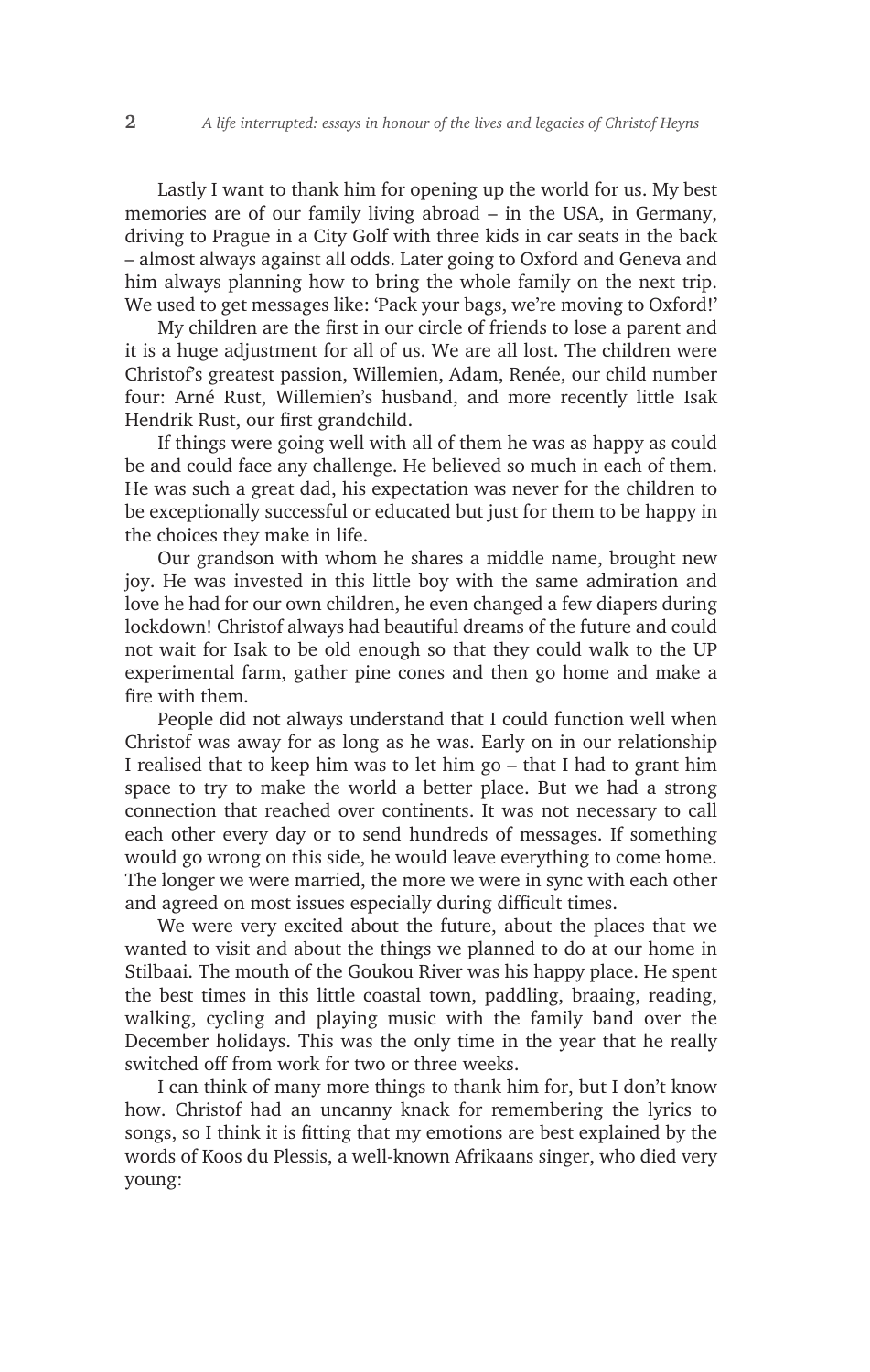Jy hoor my nie meer nie, ek sê maar totsiens Ek sal jou nie steur nie, ek loop ongesiens, Want iv is in oorde waar drome nog blom. Ek groet sonder woorde, want hartseer is stom.

I miss him dearly, every day.

## *Willemien Rust (gebore Heyns)*

One would think that a person who achieved so much professionally would have little time or energy left for his personal life... this was certainly not the case with our dad. He was a devoted friend and family man. As his children we always felt valued and loved.

On a personal level, our dad made mundane activities like being dropped off at preschool extraordinary. A memory comes to mind: he would convince us that by eating our peanut butter sandwiches, at the precise moment he would instruct us to, the traffic light we were standing still at, would magically turn green … later we discovered his trick: he would give us the signal to start eating the sandwich when the opposite traffic light turned orange, and then red. This ensured that our traffic light would turn green at the exact right time of eating the sandwich! Thinking back to a moment like this, I realise that we were very lucky to be in his intimate company our whole lives. As a new mother, I also appreciate how many green lights he helped us children catch over the years.

As a young child I sometimes felt anxious about inviting a new friend over to my house because I really wanted the friend to have a good time … Luckily, I knew that I could always count on my dad to tell funny jokes at the dinner table, should my own efforts to ensure a memorable experience fail! My dad just had a superpower of being able to connect with people, regardless of their age, ability, or background.

In the same way that my dad knew how to tell a good joke, he also knew how to give a good lecture. Although his lecturing skills are celebrated on a great many international campuses, those given at home are remembered with a little less enthusiasm! Although I found this alternative form of discipline a bit annoying as an adolescent, most things he said during that time has stuck. When tackling an issue, he zoomed out, he explored the grey areas, he exhibited the bigger picture.

Furthermore, our father was passionate about his country of birth. He loved being home in Pretoria, surrounded by his family and best friends. I have wonderful memories of my childhood spent in Lynnwood with my parents and siblings – our parents were busy but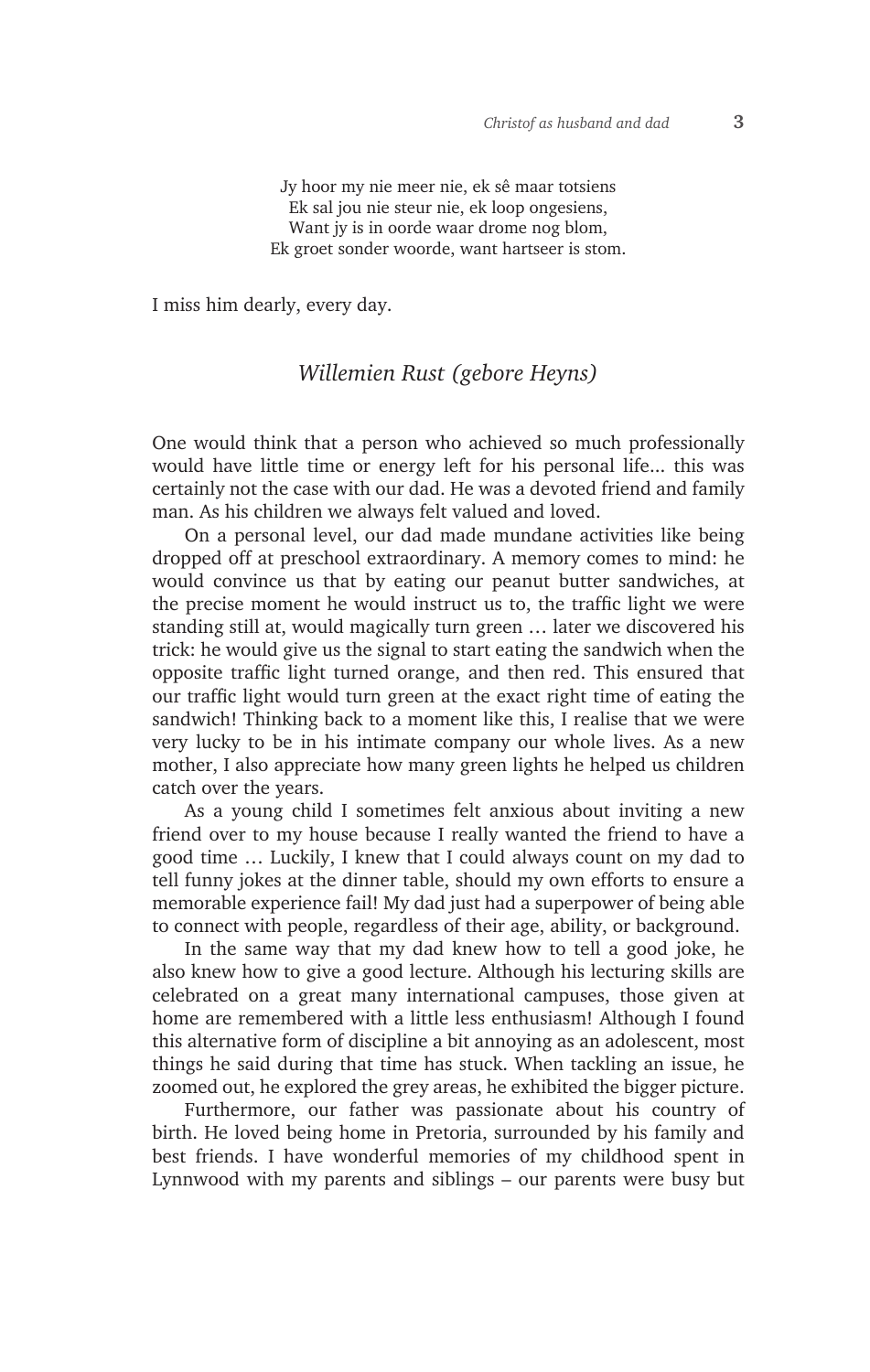supportive, loving but firm, amongst many other things. My parents were each other's soundboards and pillars of strength. They enjoyed the same films, shows, wine, landscapes and company. And most heartwarmingly, they always laughed together.

Some of my fondest memories with him were the times spent in Stilbaai in the Western Cape. This was perhaps the only place where my dad could really relax! We did many things together in Stilbaai – we paddled, we peddled, we braaied, we went for walks, we made music together …

At the same time, he was very passionate about international travel and we were part of his plans whenever the logistics allowed. Staying in Heidelberg, Germany, broadened my perspective on life and communities in general. I became more open-minded and appreciative of different cultures over the years, as I saw how my dad's trips to Europe and other parts of Africa and the world impacted him on a personal level. He would come back with stories about the wonderful places he visited and the dynamic people he met. He would almost always come back with a strong desire to move to his most recent 'foreign find', and he would always want to take us along.

On a professional level, he inspired me to choose a career that I am passionate about. We shared the same love for teaching, for music, for writing, for performing, for collaborating … I only realise now how far-reaching his mentorship has been. Over the years he exposed us to good music, to thought provoking books, films, and interesting people.

My dad's last lecture and body of work was entitled: 'Peaceful (and not so peaceful) protests'. Perhaps we could try to think of his life in the same manner: it was a short (and not so short) time on earth. Everyone that knew him would have wanted him to be around for many more years. We all miss him terribly. Then again, his time spent was so intense and so meaningful, that it feels like he must have been here for more than 60 years to have achieved so much. He enriched the lives of so many 'small and big' people. His life is a reminder that it is possible to live a purposeful life, whether it be in the intimate company of family and friends, or within the international work context.

Thinking of him could go further than inspire those who knew him, it could go as far as to make us feel responsible, to pay, if only a fraction, of his generosity of mind and heart forward.

## *Adam Heyns*

When I was younger I wrote stories with my dad. One of them was about a guy fishing salmon in the Alps. At the end of their life-cycles,